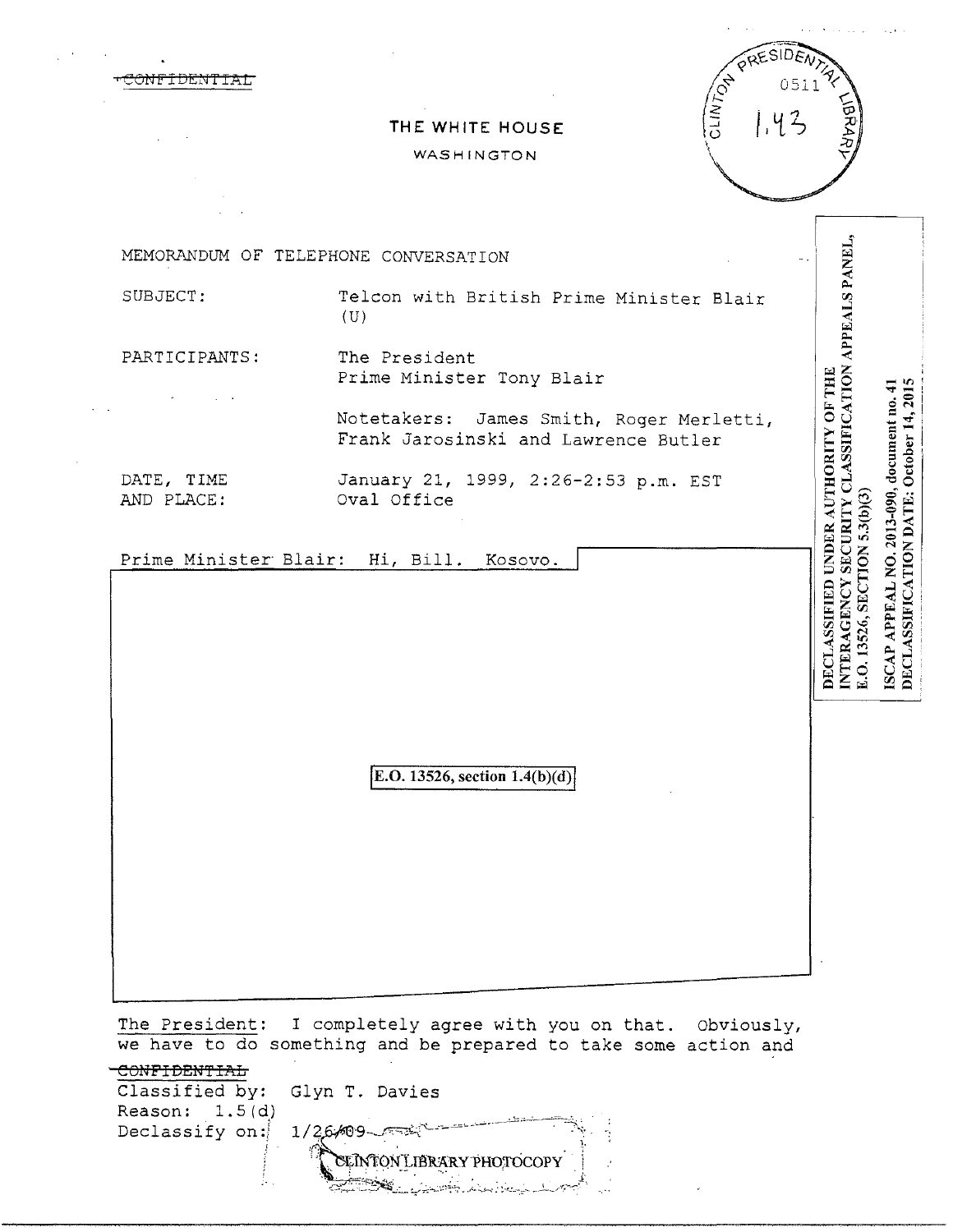## contribution to the contribution of the contribution of  $2$

be determined not to let him undermine the KVM and work over Walker. I don't want to be slow or indecisive. I will try to get Congress to go along with me and not stop it. (et

Domestic politics aside, my problem about ground forces is that if we send them in without some type of agreement beforehand -it doesn't have to be as detailed as Dayton -

I E.O. 13526, section 1.4(d)

I really think we have to do something, but I know if we do military action without a political plan we will have a  $problem.$   $#C+$ .

Prime Minister Blair:

<del>CONFIDENTIAL</del>

E.O. 13526, section  $1.4(b)(d)$ 

The President: I agree with that. On the other hand, this is likely to be one of  $\frac{1}{2}$  these things where we can't see completely to the end.  $E.O. 13526$ , section  $1.4(d)$ 

working on it. We are in a much different situation than we were legally and politically in Bosnia because the world has said these people deserve autonomy but not independence. I don't want to get into a pickle, but now that 45 people have been slaughtered and Milosevic is trying to throw the KVM out, we don't have any choice but to do something.  $(Xf)$ We have to keep

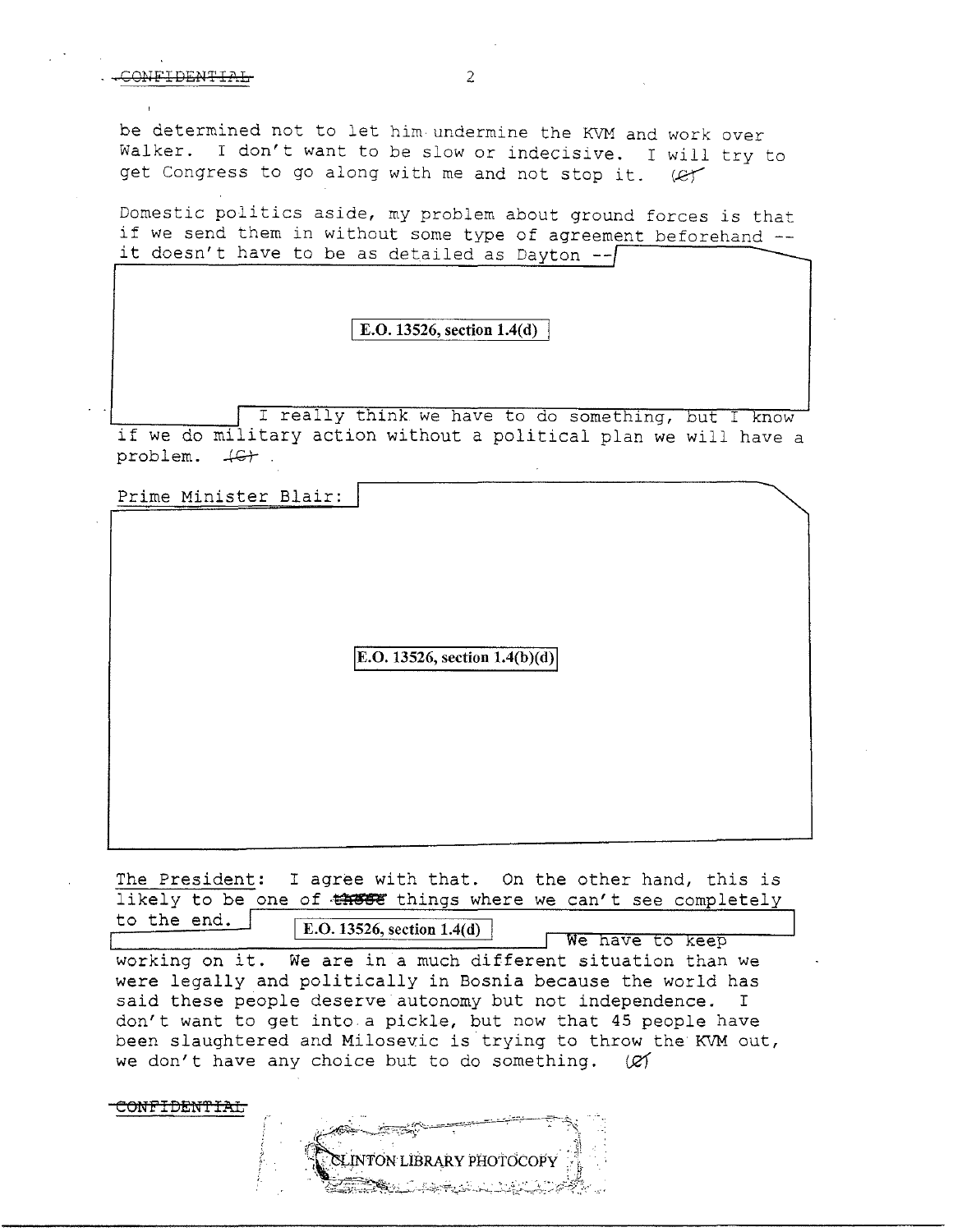## Prime Minister Blair:  $\big|$  [E.O. 13526, section 1.4(b)(d)]

The President: One thing is to go to them and say, "Look, if you want us to do any more you have to help, too." They probably have as many violations of cease-fires as Milosevic, though his are more egregious. "For a long-term resolution you have to come to the table too, you can't have it both ways, and you never take any responsibility."  $|Z\rangle$ 

Prime Minister Blair: It's important we do that. *[21* 

The President: They may ignore it but we have to try. *IQ* 

Prime Minister Blair: If we do that in a really concerted way, we may get somewhere. I think it very important we do that,

 $|E.O. 13526$ , section  $1.4(b)(d)|$ 

The President: That makes a lot more sense.

E.O. 13526, section  $1.4(d)$ 

Prime Minister Blair-<sup>2</sup>78s. (U)

CONFIDENTIAL

The President: It is a very difficult problem and I don't pretend to have all the answers. We have to be careful not to be weak and move decisively with NATO now, knowing it won't solve the problem without a political resolution.

E.O. 13526, section 1.4(d)

I would be in an impossible position. I may not be able to sell it at any time with Congress, but I certainly can't do

INTON LIBRARY PHOTOCOPY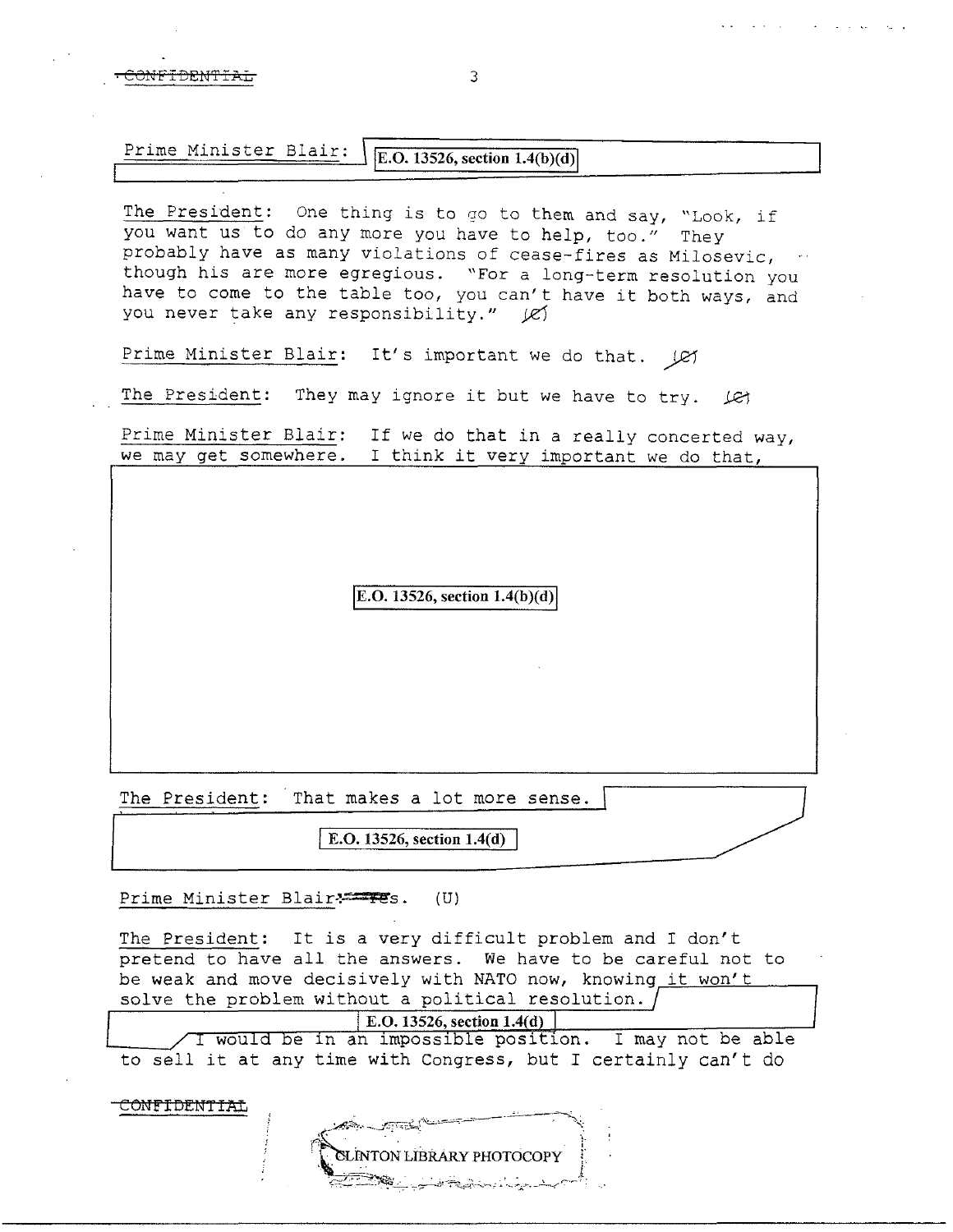J.

 $\ddot{\phantom{0}}$ 

 $\hat{\boldsymbol{\beta}}$ 

E.O. 13526, section  $1.4(b)(d)$ 

|                        | E.O. 13526, section 1.4(d)                                                               |  |
|------------------------|------------------------------------------------------------------------------------------|--|
|                        | Prime Minister Blair: I think that is exactly right.                                     |  |
|                        |                                                                                          |  |
|                        |                                                                                          |  |
|                        |                                                                                          |  |
|                        |                                                                                          |  |
|                        |                                                                                          |  |
|                        | The President: I agree with that. That is good. $\left\langle \mathcal{C} \right\rangle$ |  |
|                        | Prime Minister Blair:                                                                    |  |
|                        |                                                                                          |  |
|                        | The President: I agree. That is what we need to do. (C)                                  |  |
|                        | Prime Minister Blair:                                                                    |  |
|                        |                                                                                          |  |
|                        |                                                                                          |  |
|                        |                                                                                          |  |
|                        | The President: I agree with that.<br>أتحكه                                               |  |
|                        | Prime Minister Blair: Okay, Bill, let's keep in touch on that.                           |  |
|                        |                                                                                          |  |
|                        |                                                                                          |  |
|                        |                                                                                          |  |
|                        |                                                                                          |  |
|                        | The President: Can I do anything? Can I help at all?<br>(U)                              |  |
| <del>ONFIDENTIAL</del> |                                                                                          |  |
|                        |                                                                                          |  |

E.O. 13526, section 1.4(b)(d)

 $\mathbb{R}^2$ 

 $\ddot{\phantom{a}}$ 

 $\hat{A}$  , and  $\hat{A}$  , and  $\hat{A}$  , and  $\hat{A}$  , and  $\hat{A}$ 

 $\hat{\mathcal{L}}$ 

 $\mathcal{A}^{\pm}$ 

 $\hat{\boldsymbol{\epsilon}}$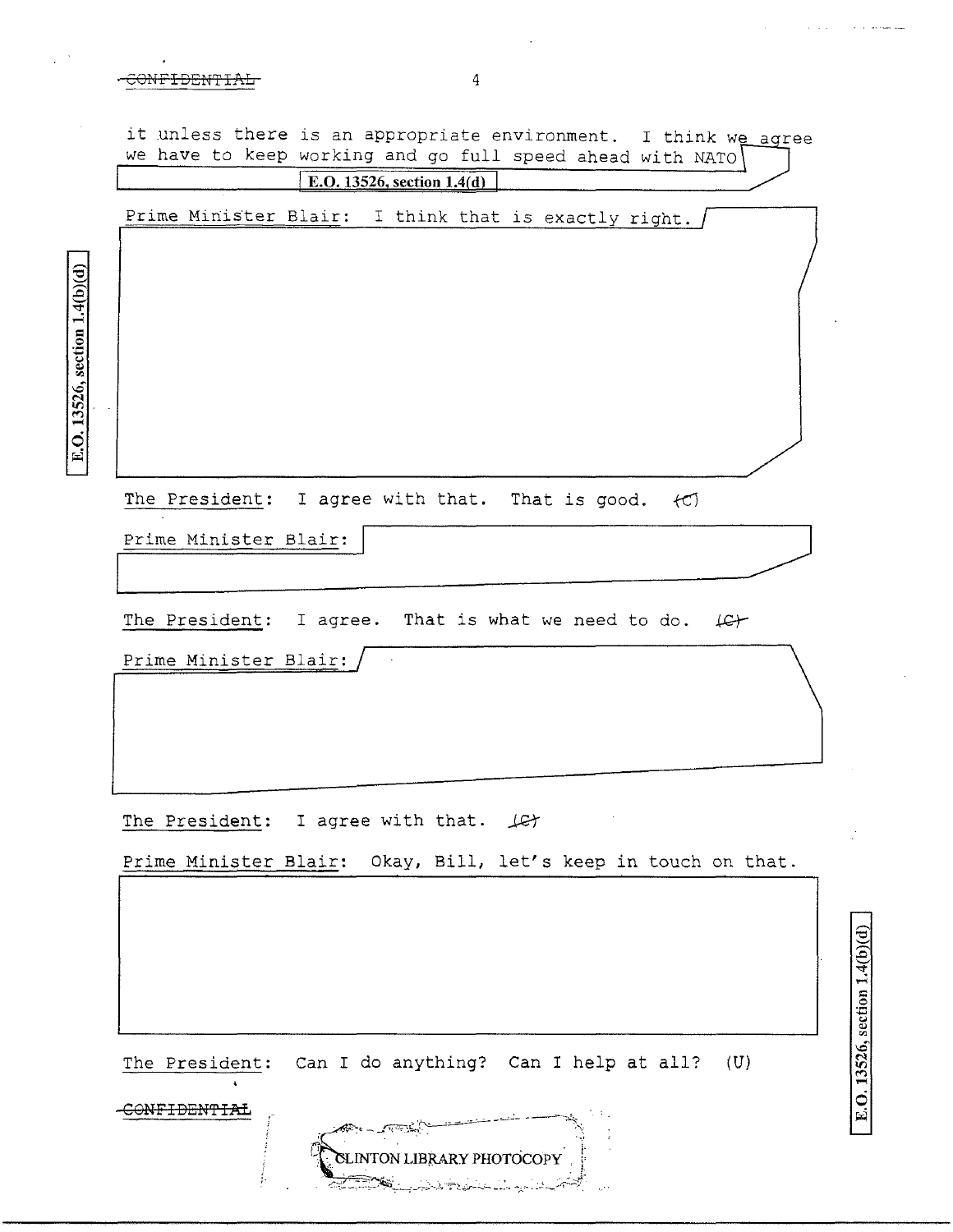$\overline{t}$  DENTIAL  $\overline{t}$  3

**E.O. 13526, section 1.4(b)(d)** 

Prime Minister Blair:

The President: I'm really worried. Gerry Adams was here not long ago, and I had a firm talk with him. I am really getting kind of frustrated by them not doing anything.  $\chi$ 

Prime Minister Blair:

The President: You just let me know. I am concerned that they have not hit a lick of this.  $(\emptyset)$ 

Prime Minister Blair:  $\Box$ 

The President: Yes, it does. I don't know how.. just bizarre.  $f$ 

ILP=r-images in the state  $\sim$ 

LINTON LIBRARY PHOTOCOPY

بمنسى ومناوب بيت والمحال

Prime Minister Blair: /

CONFIDEN'fIAL

**E.O. 13526, section 1.4(b)(d)**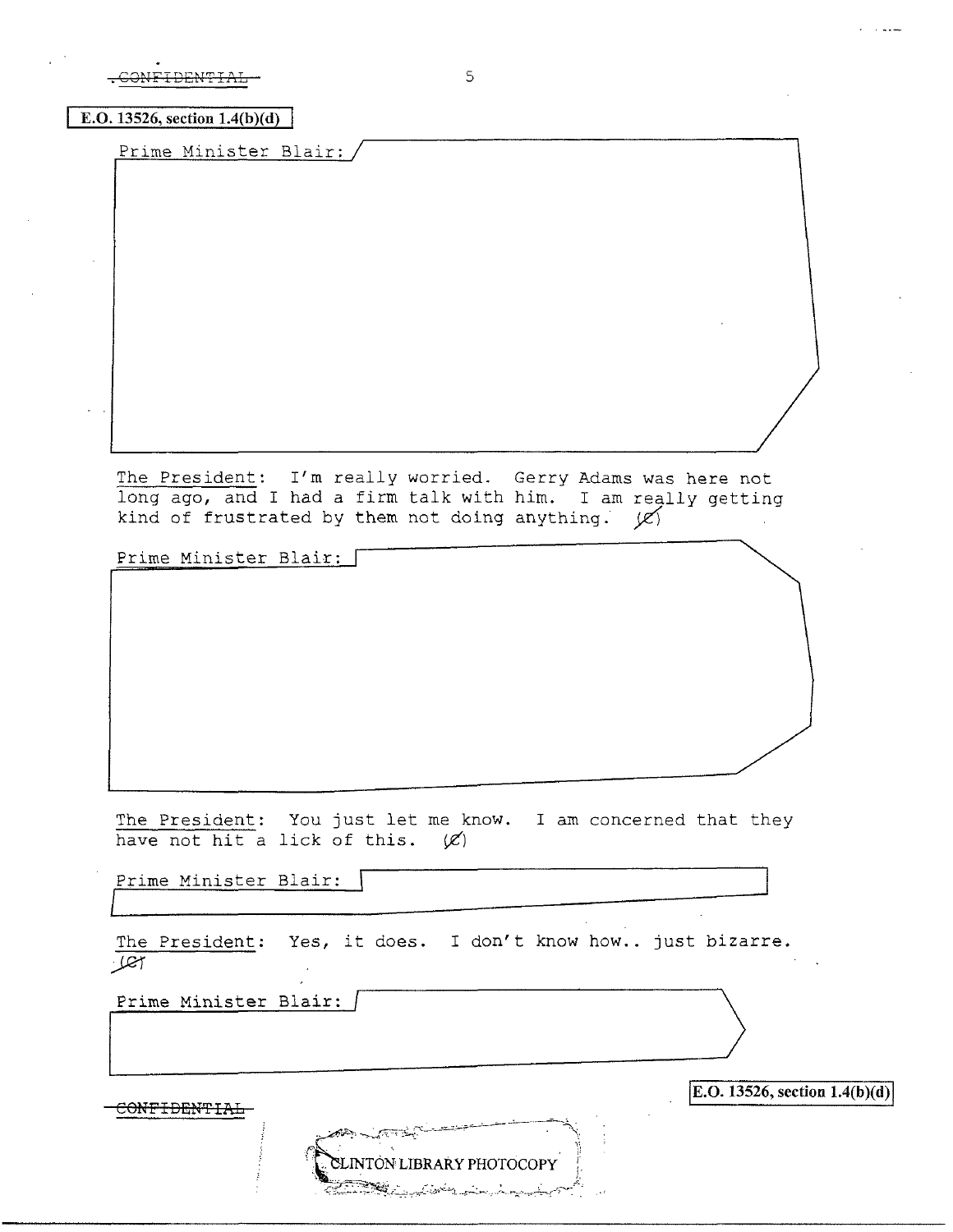| The President: All right. What else? Ier |  |
|------------------------------------------|--|
| Prime Minister Blair:                    |  |
| <b>E.O.</b> 13526, section $1.4(b)(d)$   |  |
|                                          |  |

GONFIDENTIAL<sub>5</sub> 6

The President: Let me tell you what we're going on and what the lay of the land is. We tried to negotiate to get a solution to the EU restrictions in '92. I would still like to do it. The problem now for me is, I don't have any flexibility for delaying. Congress was going to impose them by statute, and that-was trouble that I headed off. But the only way I could do it was by sending them a letter that said I would do it, and basically there is a little time left. February 1 plus 10 days, then there is probably another week after that before customs could enforce it. If there is any way you think your guys have flexibility and work out a solution I would like to do it, but one operation here lost nearly a billion dollars since this all happened. The law is pretty clear. I don't want to do anything to cause you problems. In principle, I don't want Congress legislating in the trade area. We had to send a letter that we would do it, and now time has run out. So if there is anything we can do, I will do it. I don't want to cause you any trouble but we're sort of stuck on it.  $\text{LET}$ 

Prime Minister Blair: *E.O. 13526, section 1.4(b)(d)* 

The President: I know it does. I've been fooling with it a long time and also some people who are pushing it have enormous influence in Congress and I know them well. We sort of delayed this for years and if there *is* any way we can resolve it, it would be a good thing.  $\cancel{(Z)}$ 

Let me ask you another thing. Menem was here and he *said* he has another year in office, $\sqrt{ }$ 

**E.O. 13526, section 1.4(d)** 

He has a great economic policy. We're trying to stave off the financial crisis from reaching Latin America, and Brazil is shaky. He asked if you might be able to do something on it.<br>The thing he mentioned the most was travel.  $\cancel{c}$ The thing he mentioned the most was travel.

Prime Minister Blair: **E.O. 13526, section 1.4(b)(d)** (C)